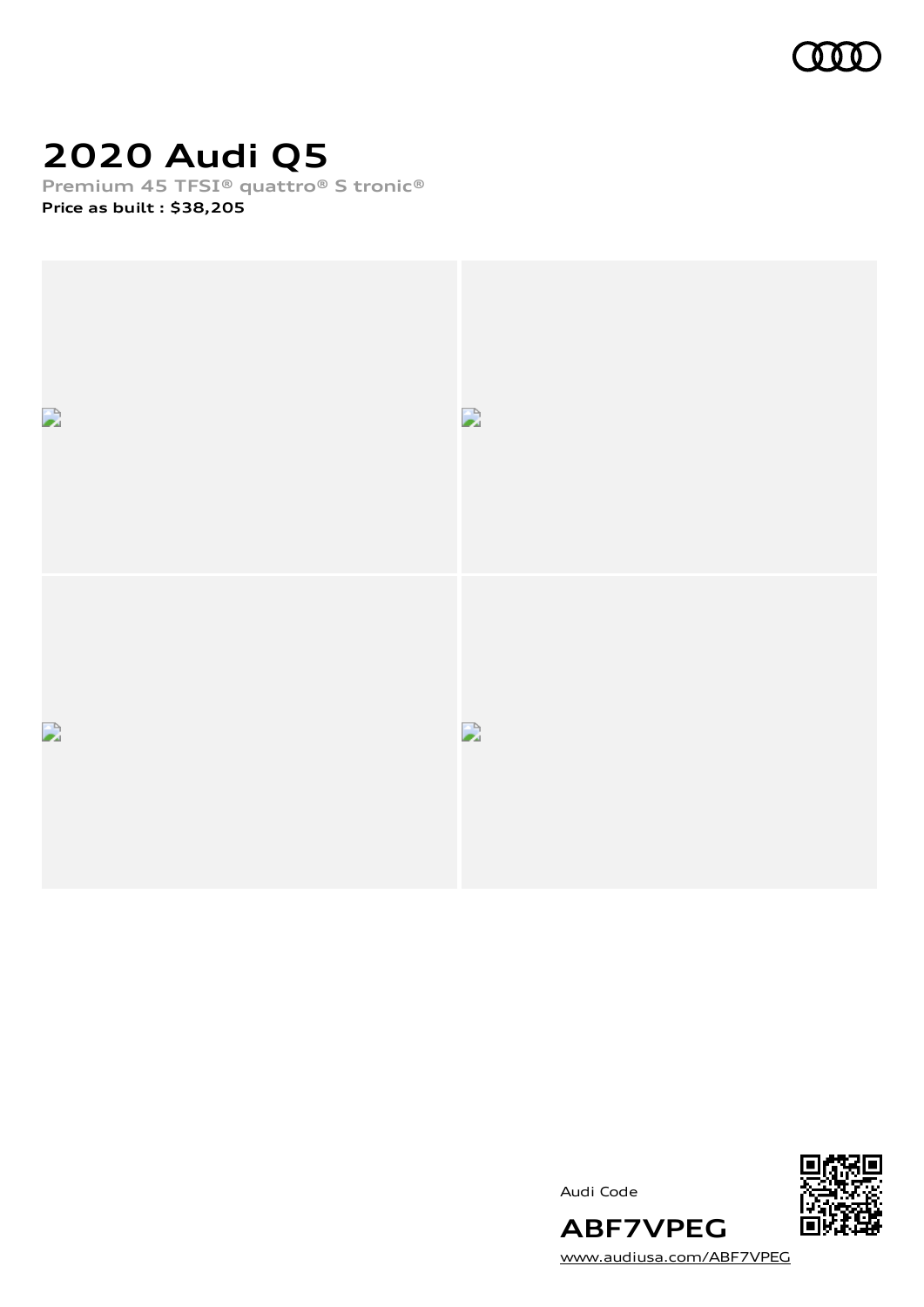## **Summary**

#### **Audi 2020 Audi Q5** Premium 45 TFSI® quattro® S tronic®

**Price as buil[t](#page-8-0)** \$38,205

#### **Exterior colour**

Ibis White

### D

#### **Further Information**

|                 | N٥           |
|-----------------|--------------|
| Mileage         | 32,943 miles |
| Type of vehicle | Used car     |

**Warranty**

### **Interior colour**

| Seats     | Black        |
|-----------|--------------|
| Dashboard | Black        |
| Carpet    | <b>Black</b> |
| Headliner | Gray         |

#### **Audi Code** ABF7VPEG

**Your configuration on www.audiusa.com** [www.audiusa.com/ABF7VPEG](https://www.audiusa.com/ABF7VPEG)

**Commission number** b4eaaba80a0e09af5ee7

### **Technical Specifications**

Engine type 2.0-liter four-cylinder Displacement/Bore and 1,984/82.5 x 92.8 cc/mm stroke Torque 273 lb-ft@rpm Top track speed 130 mph mph Acceleration (0 - 60 mph) 5.9 seconds seconds Recommended fuel Premium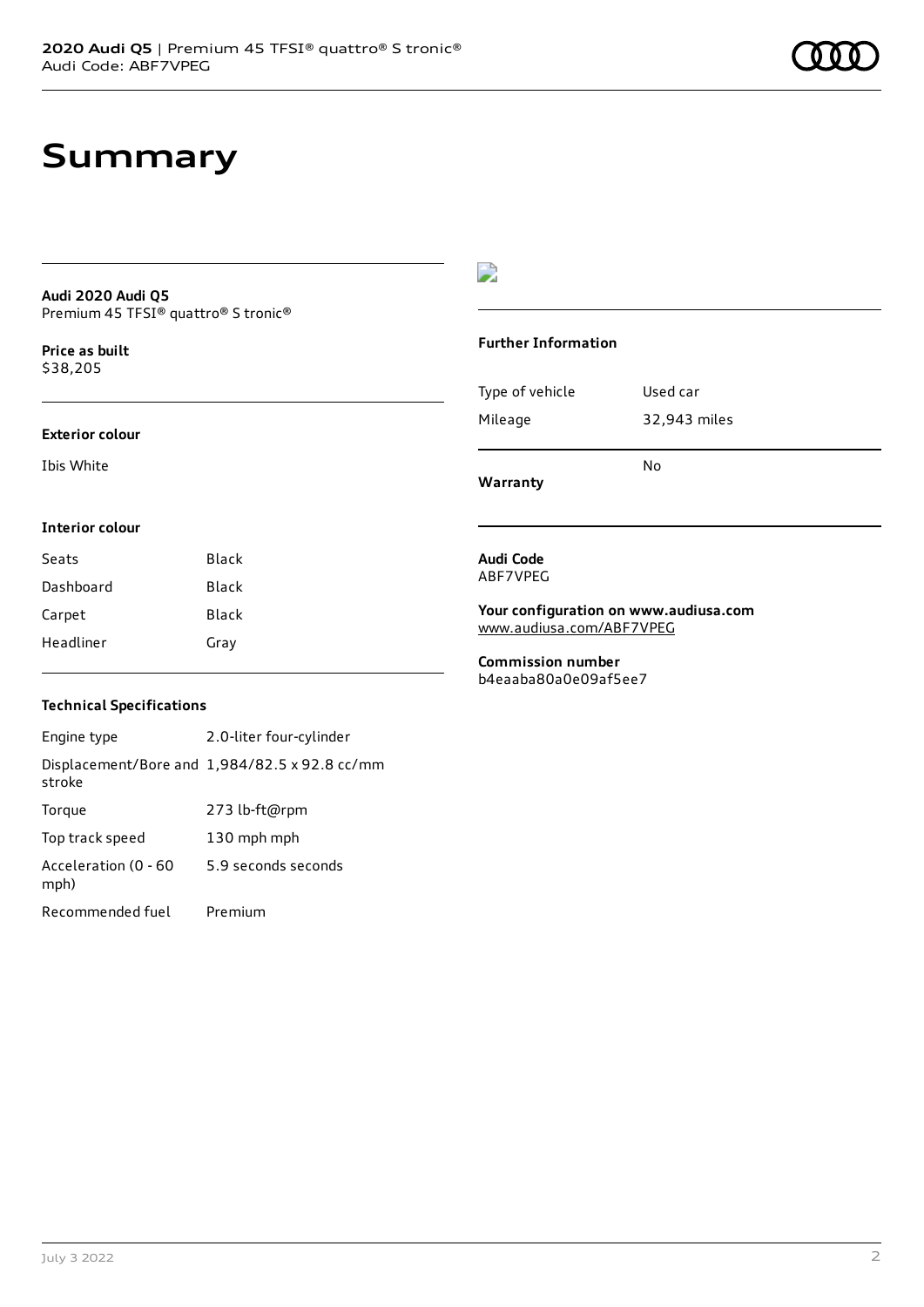

# **Standard features**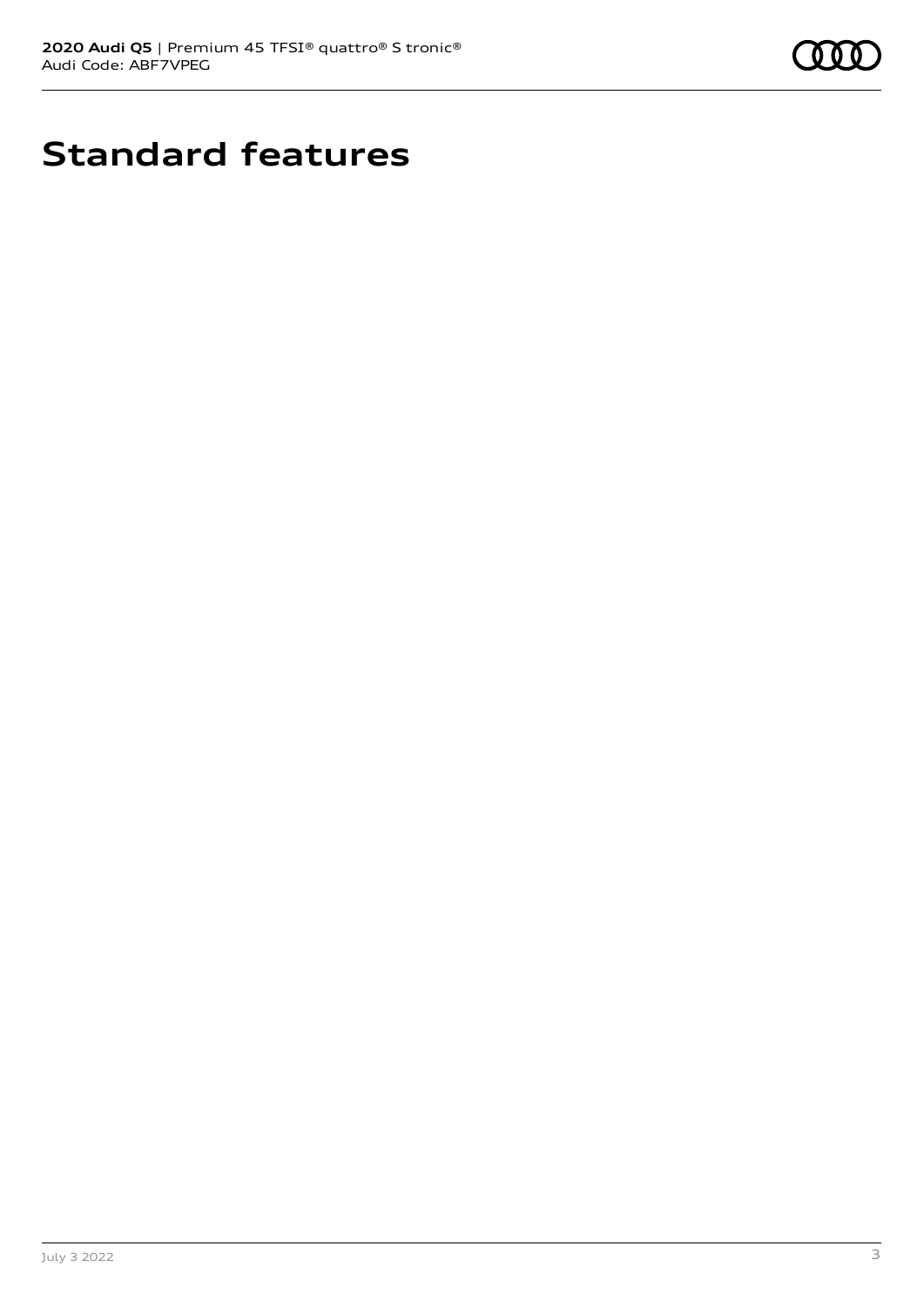# **Dealer remarks**

Ibis White 2020 Audi Q5 45 Premium quattro quattro 7-Speed Automatic S tronic 2.0L TFSI Black w/Leather Seating Surfaces, Audi Advanced Key, Audi Phone Box, Audi Pre Sense Rear, Audi Side Assist, Auto-Dimming Power Folding Exterior Mirrors, Convenience Package, Convenience Plus Package, Driver Seat Memory, Exterior Parking Camera Rear, Panoramic Sunroof, Power Liftgate, SiriusXM All Access Service, Trailer Hitch, Wheels: 19" 5-Spoke Dynamic Design Partly Polished.

Recent Arrival! 22/28 City/Highway MPG

Awards: \* 2020 KBB.com Best Buy Awards 2019 Audi Magna Society Winner.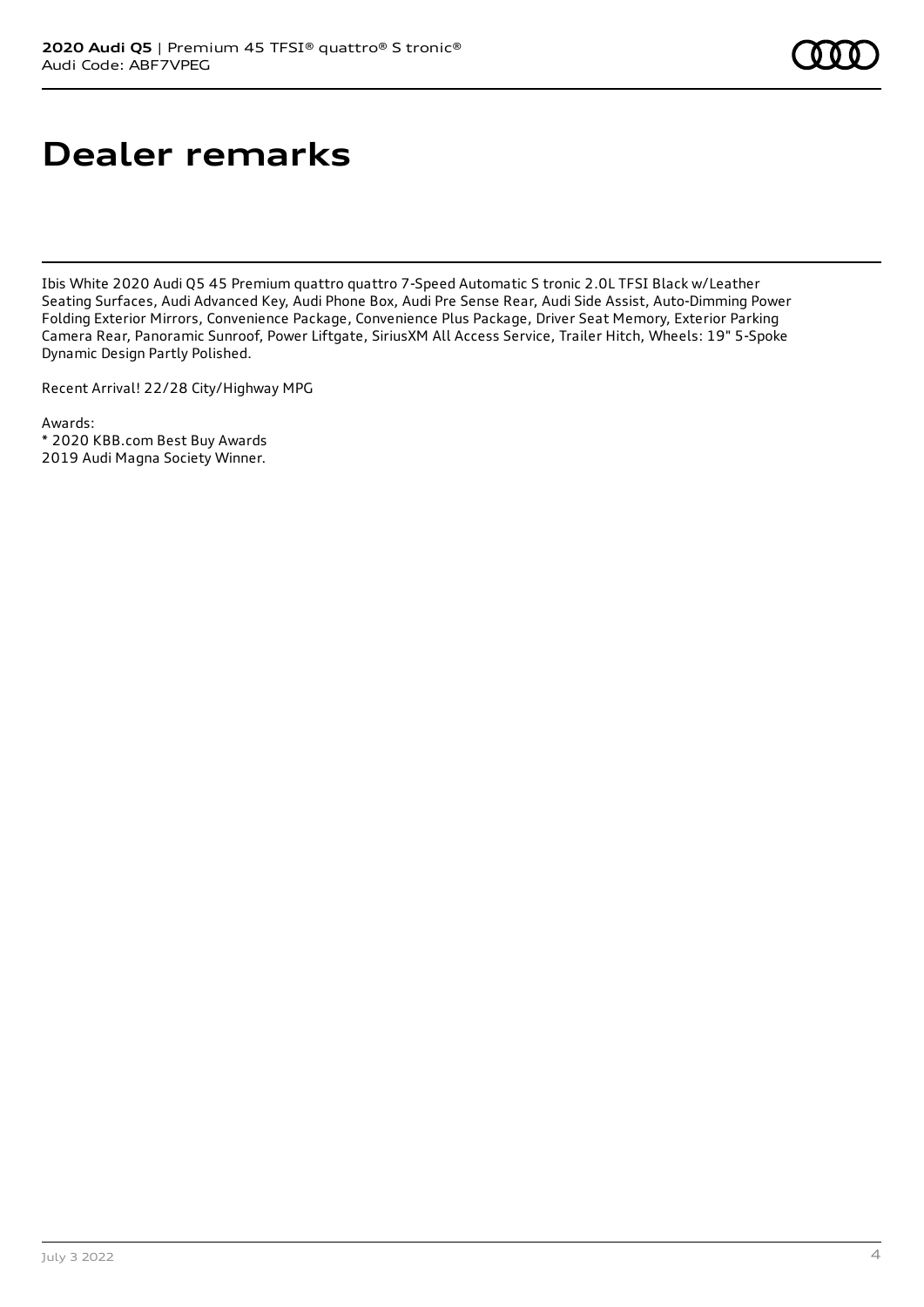# **Technical Specifications**

### **Engineering | Performance**

| Engine type                                 | 2.0-liter four-cylinder                       | Steering type                              | Electromechanical power steering                                     |
|---------------------------------------------|-----------------------------------------------|--------------------------------------------|----------------------------------------------------------------------|
| Power Level                                 | 45                                            |                                            | system                                                               |
| Displacement                                | 2.01                                          | Turning diameter, curb- 38.4 ft<br>to-curb |                                                                      |
| Horsepower                                  | 248 @ rpm                                     | Steering ratio                             | 15.8:1                                                               |
| Towing capacity                             | 4,400-lb lb                                   |                                            |                                                                      |
| Torque                                      | 273 lb-ft@rpm                                 | Suspension                                 |                                                                      |
| Valvetrain                                  | 16-valve DOHC with Audi valvelift<br>system   | Front axle                                 | Five-link front suspension                                           |
| Acceleration (0 - 60<br>mph)                | 5.9 seconds seconds                           | Rear axle                                  | Five-link rear suspension                                            |
| Engine block                                | Cast-iron                                     |                                            |                                                                      |
| Induction/fuel injection Turbocharged/TFSI® |                                               | <b>Brakes</b>                              |                                                                      |
| Cylinder head                               | Aluminum-alloy                                | Front brakes                               | 13.3 (ventilated disc) in                                            |
| stroke                                      | Displacement/Bore and 1,984/82.5 x 92.8 cc/mm | Rear brakes                                | 13.0 (ventilated disc) in                                            |
| Top track speed                             | 130 mph mph                                   | <b>Body</b>                                |                                                                      |
| <b>Electrical system</b>                    |                                               | Material                                   | Multi-material body construction<br>(steel and aluminum composition) |
| Alternator                                  | 110-150 A                                     |                                            |                                                                      |
| <b>Battery</b>                              | 420 A/75 Ah                                   | <b>Warranty   Maintenance</b>              |                                                                      |
| <b>Transmission   Drivetrain</b>            |                                               | Warranty                                   | 4-year/50,000-mile Audi New<br>Vehicle Limited Warranty              |

**Steering**

| Drivetrain type | quattro <sup>®</sup> all-wheel drive with ultra <sup>®</sup><br>technology |
|-----------------|----------------------------------------------------------------------------|
| Transmission    | Seven-speed S tronic <sup>®</sup> dual-clutch<br>automatic transmission    |



### **(1/2)**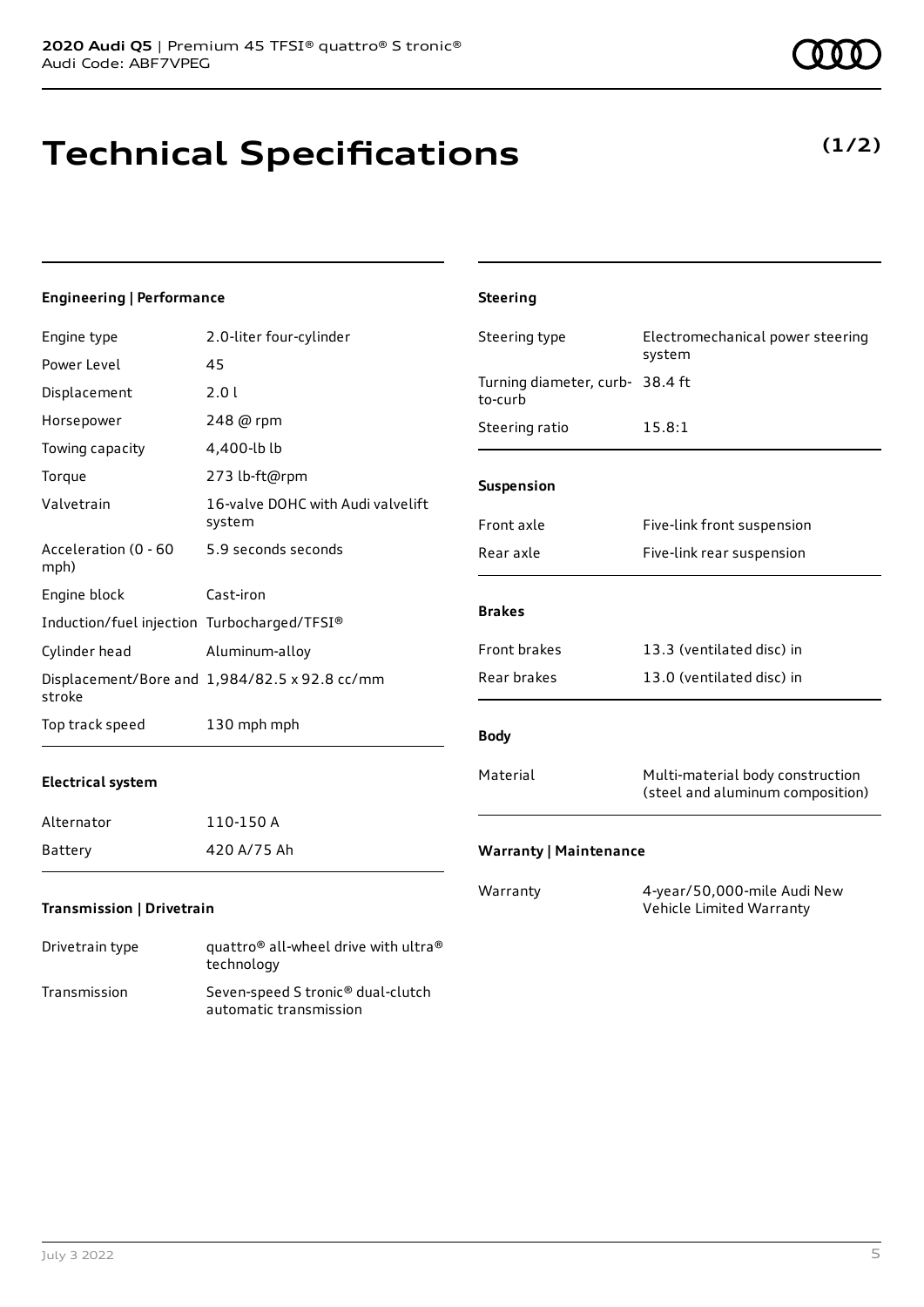## **Technical Specifications**

### **Exterior Measurements**

| Height                           | 65.3 in  |
|----------------------------------|----------|
| Overall width without<br>mirrors | 74.5 in  |
| Length                           | 183.6 in |
| Wheelbase                        | 111.0 in |
| Drag coefficient                 | 0.32 Cw  |
| Overall width with<br>mirrors    | 84 3 in  |
| Track rear                       | 63.3 in  |
| Track front                      | 63.6 in  |
| Curb weight                      | 4045 lb  |
| Ground clearance,<br>loaded      | 8.2 in   |

### **Interior measurements**

| Seating capacity                          | 5                      |
|-------------------------------------------|------------------------|
| Shoulder room, rear                       | 56.5 in                |
| Head room with front<br>sunroof           | 40.2 in                |
| Leg room, rear                            | 37.8 in                |
| Shoulder room, front                      | 57.7 in                |
| Head room with rear<br>sunroof            | 37.7 in                |
| Head room, rear                           | 39.3 in                |
| Leg room, front                           | 41.0 in                |
| Head room, front                          | 41.7 in                |
| Cargo volume, rear<br>seatbacks up/folded | 25.1/53.1 cu ft, cu ft |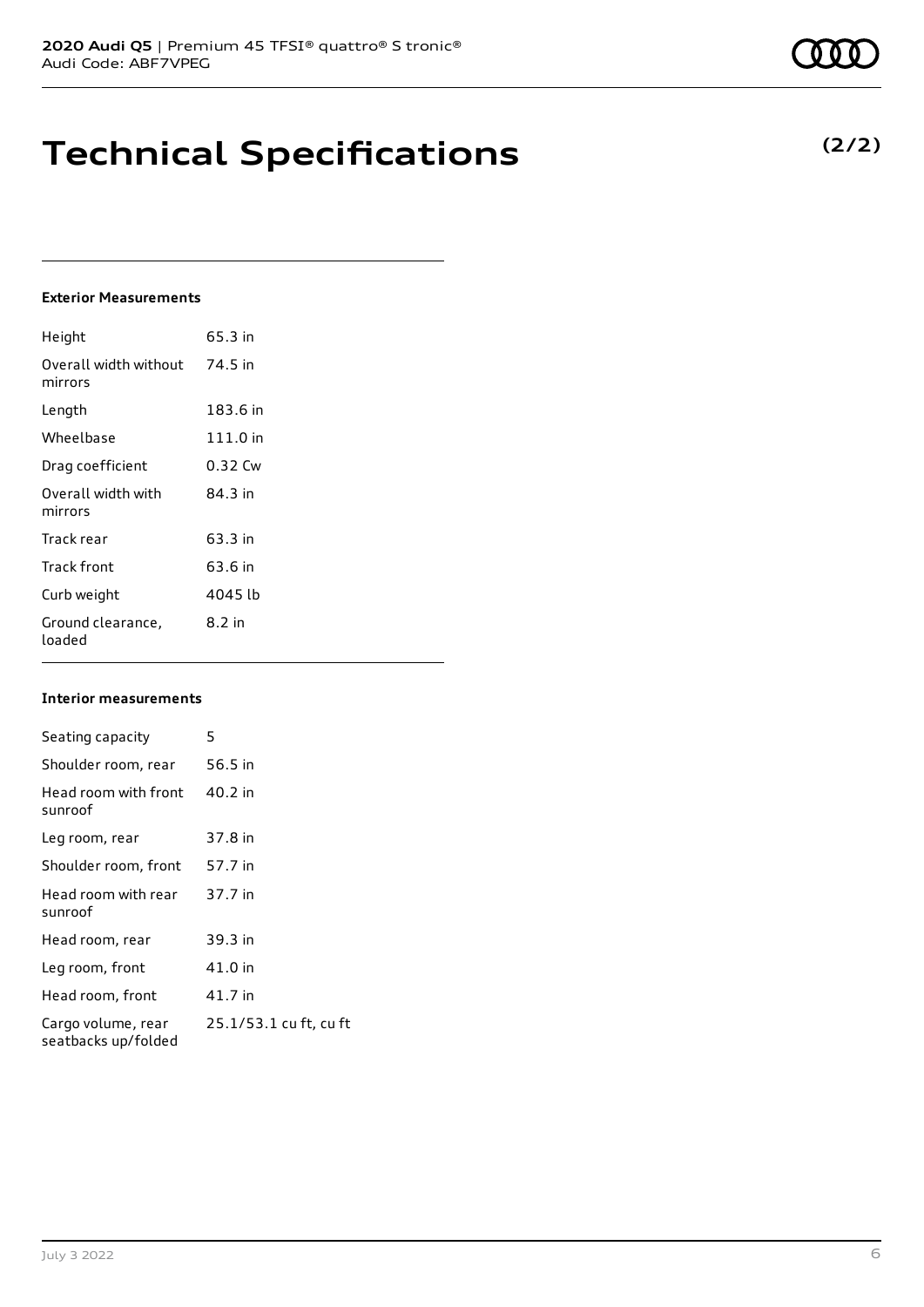### **Consumption- and emission**

### **Consumption by NEDC**

| urban       | 22 mpg |
|-------------|--------|
| extra-urban | 28 mpg |
| combined    | 24 mpg |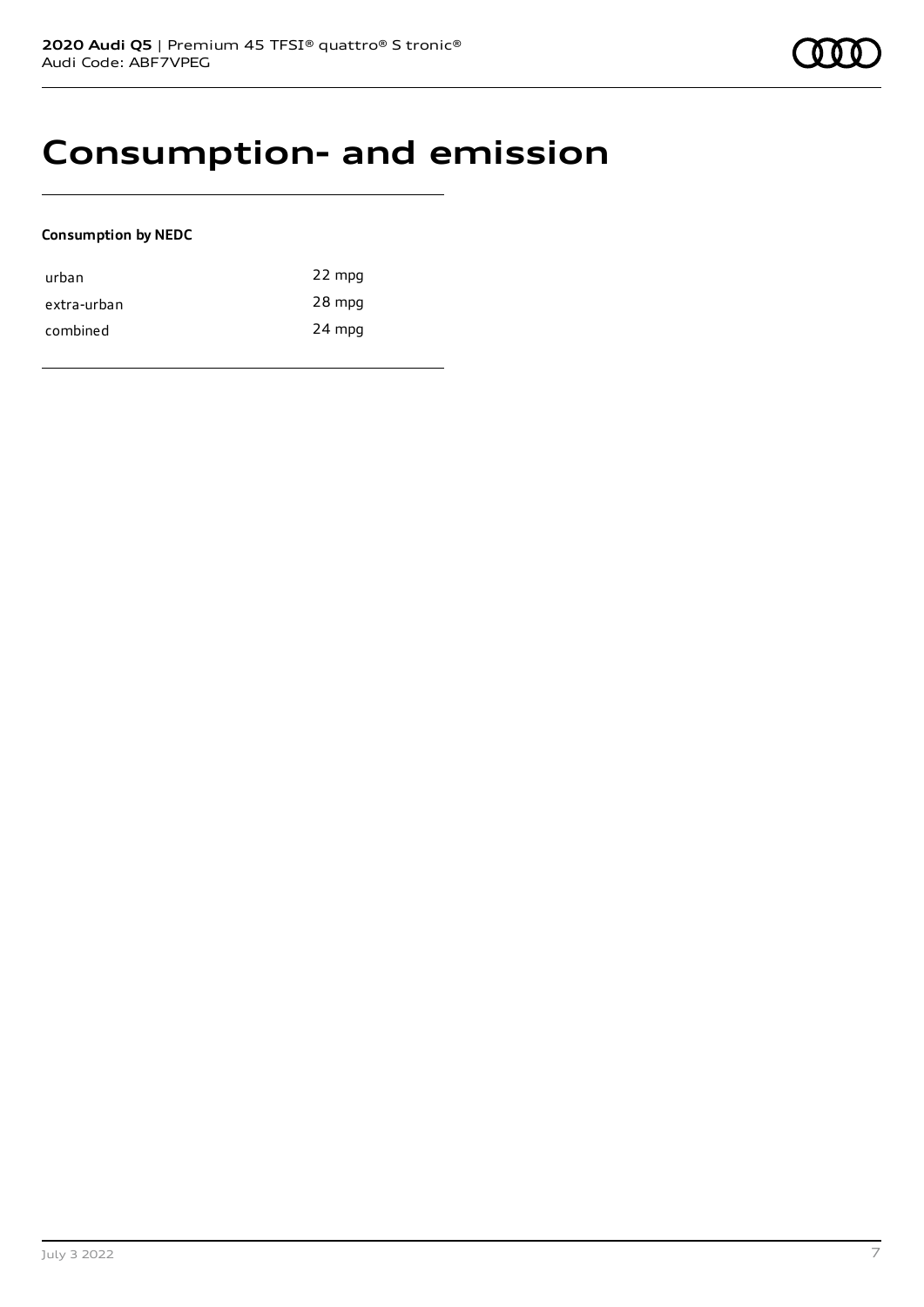

### **Contact**

Dealer **Audi Carlsbad**

5425 Paseo Del Norte 92008 Carlsbad CA

Phone: +17604389490 FAX: 7608049644

www: [https://www.audicarlsbad.com](https://www.audicarlsbad.com/)